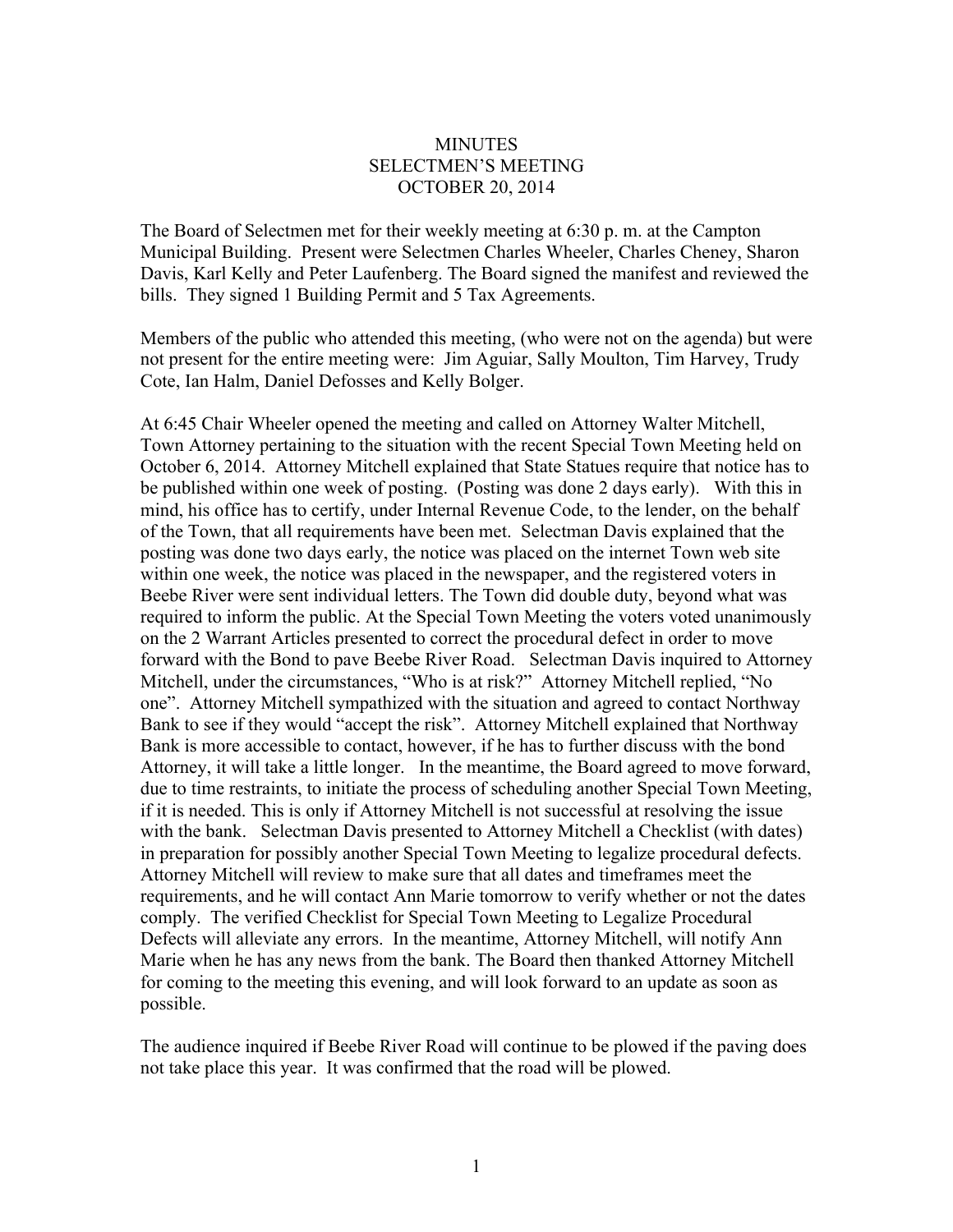At 7:00 p.m. Chair Wheeler called on Hannah Joyce, Town Clerk/Tax Collector regarding properties up for deeding. Mrs. Joyce presented an annual agreement with the Town and her office pertaining to the deeding process. The Board signed the agreement this evening. She then proceeded to review the list of properties (that was presented to the Board previously) that were up for deeding. After reviewing the entire list, property per property, the Board agreed to deed 13 properties. Mrs. Joyce explained that there are very few properties that have Tax Agreements that are current. She explained the problems, and after reviewing the list with the Board, it was decided, at present, to waive properties with Tax Agreements that were in non-compliance. However, it was agreed that a plan of action will be devised and implemented to all non-compliant Tax Agreement property owners. Once the plan of action is devised, a letter regarding noncompliance will be forwarded to property owners specifically stating the demands of the Town and the consequences if not complied with. Mrs. Joyce will formulate all options for an action plan and a letter of non-compliance for the Board to review.

Mrs. Joyce also discussed an inter pleader form that may have to be filed regarding the Goose Hollow property that was auctioned off by the Town. Ann Marie will further research this issue.

Mrs. Joyce then requested a Non Public Session. Chair Wheeler called for a Motion. Selectmen Cheney made the Motion to go into Non Public Session under RSA 91-A: 3 11(b) regarding the hiring of a public employee. The Motion was seconded by Selectman Laufenberg and with a roll call vote: Selectman Wheeler -aye, Selectman Cheney – aye, Selectman Davis – aye, Selectman Kelly – aye, and Selectman Laufenberg – aye, the Board went into Non Public Session at 8:15 p.m. The Board came out of Non Public at 8:18 p.m.

Chair Wheeler then continued the regular meeting and called on Robert "Butch" Bain, Road Agent, who requested that the Board go into Non Public Session under RSA 91-A: 3,ll(b) regarding the hiring of a public employee. A Motion was made to go into Non Public Session by Selectman Davis. The Motion was seconded by Selectman Laufenberg, and with a roll call vote: Selectman Wheeler – aye, Selectman Davis –aye, Selectman Cheney – aye, Selectman Kelly – aye, and Selectman Laufenberg – aye the board went into Non Public Session at 8:19 p.m. The Board came out of Non Public Session at 8:30 p.m.

Chair Wheeler continued the regular meeting and called on Butch Bain who updated the Board on the issues of the Bump Bridge after his inspection of same. Butch informed the Board that a "stringer" needed replacing and suggested that a price quote be requested. The Board agreed to get a quote from Stan Graton and Butch Bain will meet with Mr. Graton at the site.

Chair Wheeler called on Butch Bain who discussed issues with medical cards from the sub-contractors. Ann Marie indicated that she has received, at present, 3 medical cards. The Board concurred that medical cards were necessary and agreed a letter needed to be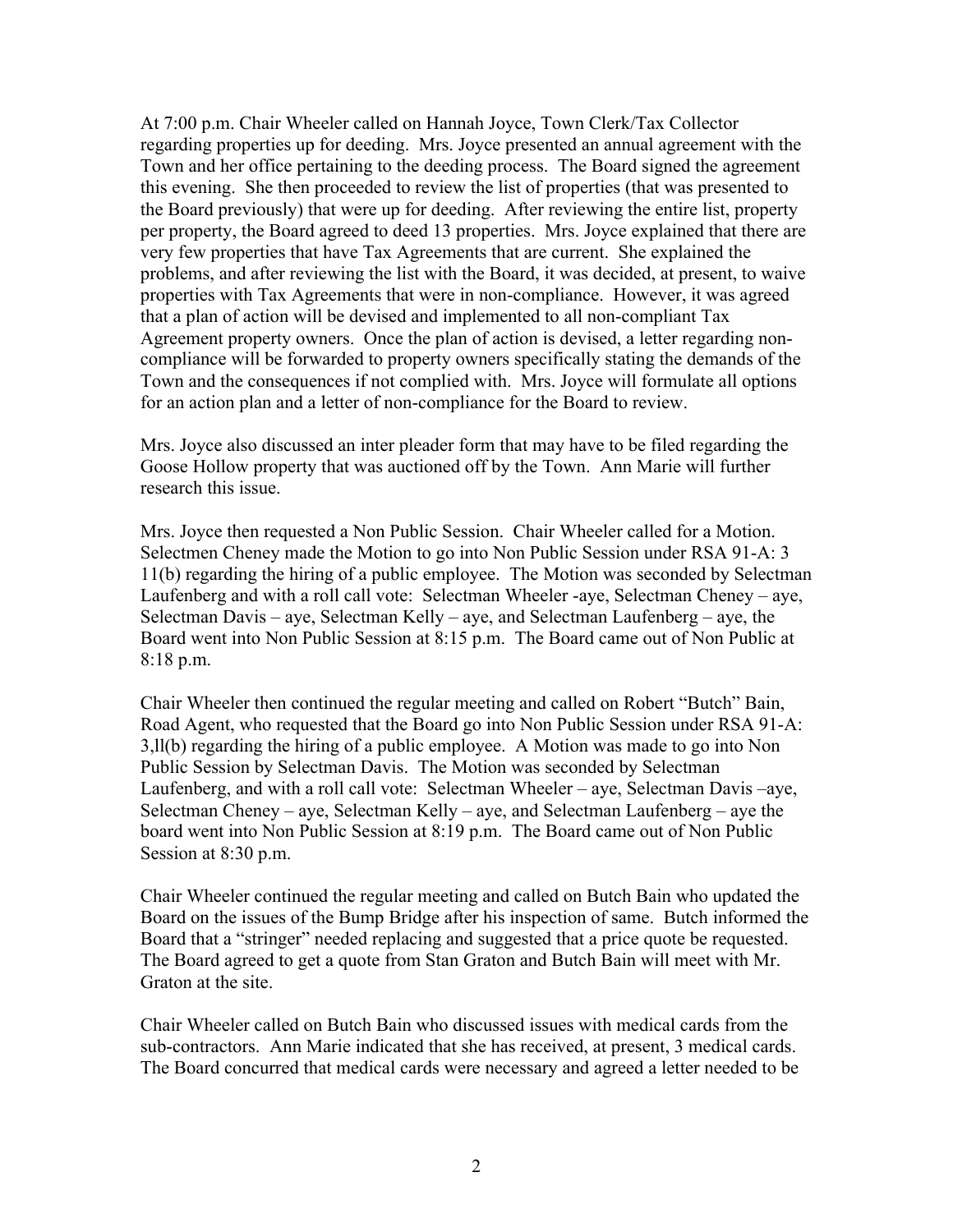sent to sub-contractors who have not complied, giving them a deadline date of November 3, 2014, or they will not be able to plow for the Town.

Chair Wheeler continued with Minutes of the previous meeting. Chair Wheeler called for a Motion to approve the Minutes. A Motion was made by Selectman Davis to approve the Minutes of October 6, 2014 (Selectmen's Meeting and 2 Public Hearings) as written. The Motion was seconded by Selectman Laufenberg and with a roll call vote: Selectman Wheeler – aye, Selectman Cheney – aye, Selectman Davis – aye, Selectman Kelly – aye, and Selectman Laufenberg – aye, the Minutes were unanimously approved as written.

Chair Wheeler then called on Ann Marie to review correspondence. Ann Marie stated that the University Of New Hampshire Cooperative Extension will be holding a "Forest Law for Municipal Officials" on Thursday, November 6, 2014, at the Community Building, 308 Route 4, Enfield, NH and also in Chesterfield, NH. Any interested party can contact Ann Marie.

The Campton Historical Society sent an invitation to the Halloween History Walk at Blair Cemetery, Saturday October  $25<sup>th</sup>$ , from 2:00 p.m. to 4:00 p.m., rain date is October  $26^{\text{th}}$ 

Court Appointed Special Advocates for Children of New Hampshire (CASA) sent a thank you note for the Town's contribution of \$500.00.

Ann Marie stated that even though the Town is not a member of North Country Council, Inc. a Public Notice regarding a Regional Plan Public Hearing on November 19, 2014, at 5:30 p.m. at the Council's office at Rocks Estate, Bethlehem, NH was forwarded to the Town. Selectman Laufenberg inquired as to why the Town is not a member. It was confirmed that our Town didn't seem to benefit from the Council.

Ann Marie informed the Board that the Stickney Family has contacted the Planning Board to rescind their sub division. In order to do this, the Stickney Family will have to reimburse the Dacks for their purchase of the one lot. Also, the Dacks informed Ann Marie that they would like reimbursement for surveying costs because of discrepancies in boundary lines provided by the Stickney maps.

There being no further discussion or correspondence presented by Ann Marie, Chair Wheeler proceeded with Other Business – Selectmen's Input and called on Kelly Bolger. Kelly wanted to make sure the Board had a copy of the proposed Inter-governmental Fire/Rescue Service Agreement that conforms to Chief Defosses requests. A copy of the Draft Agreement was provided to Kelly Bolger and Fire Chief Defosses this evening. Selectman Davis discussed some issues regarding #4 pertaining to Joint Board Powers and Responsibilities which she will address at the meeting scheduled for Wednesday, October 22, 2014 with the joint Select Boards.